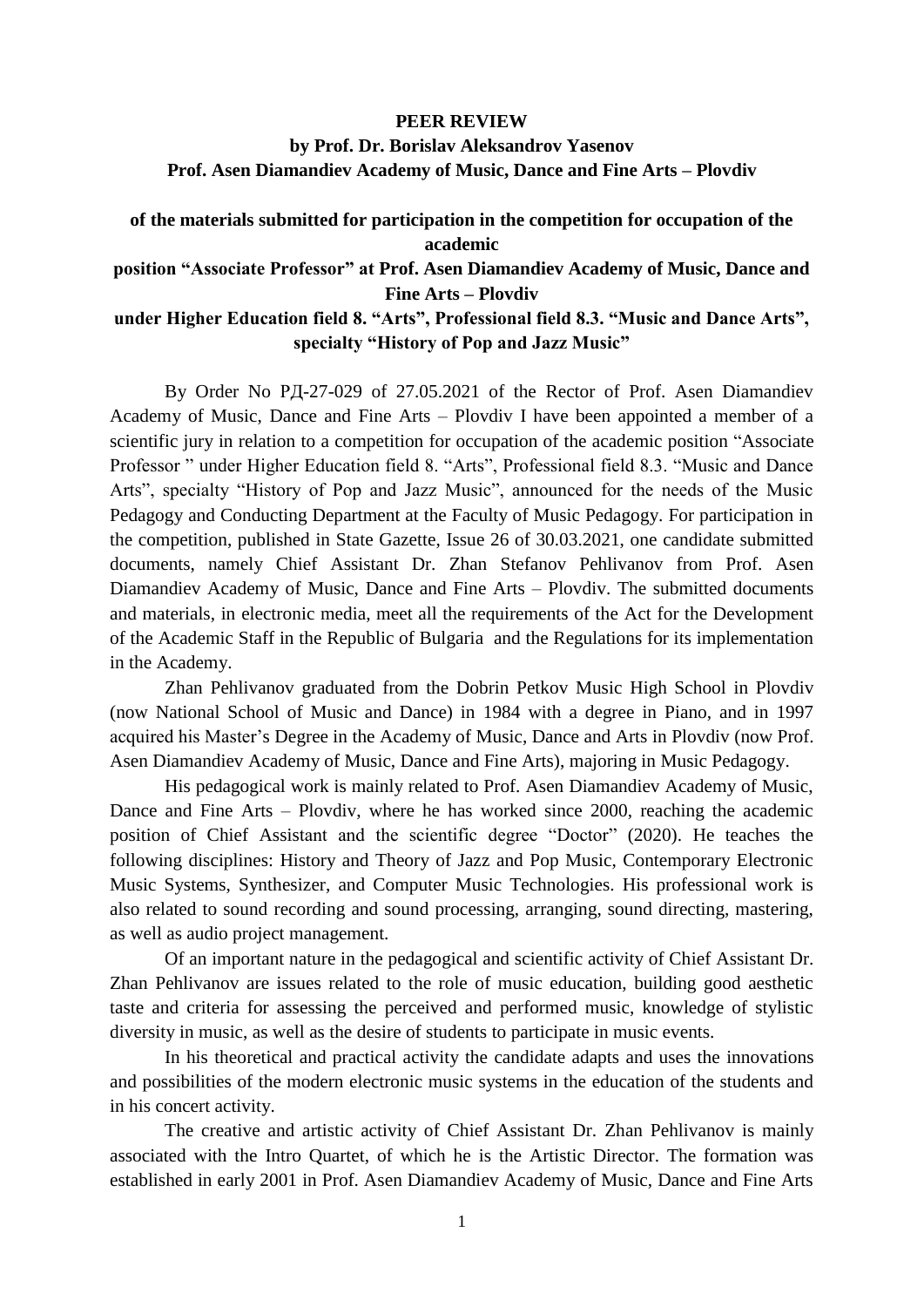– Plovdiv with the idea to perform classical music in a contemporary, modern arrangement. There followed a long period of intensive creative and concert activity, experiments in different styles, in the interpretation of sound, rhythm, leading to building one's own image and bright presence on the stages in Bulgaria and the European Union. Concerts were performed in Germany and the Netherlands (2002 – 2003), Austria (Vienna, 2006), the United Arab Emirates (2006), a tour in Hong Kong – Macau (2006), Africa (Djibouti, 2006), Greece (2009), the Republic of Turkey (Edirne and Keşan, 2016), Italy (Rome, 2017), Paris and Berlin (2018), at the University of Warsaw (2020) on the occasion of the National Holiday of Bulgaria – March 3<sup>rd</sup>, participation in a concert program in Barcelona, Spain (2019), as well as numerous appearances on the Bulgarian concert and media scene.

It is extremely important for the work of the candidate to make connections between the different styles in music and the individual arts, as well as a synthesis between them.

He also develops scientific and journalistic activity.

The indicators for the minimum national requirements are covered, in the following order:

For indicator A, item 1, the candidate includes the dissertation on the topic *"Modern Electronic Music Systems in the Preparation of Students of Pop and Jazz Music"* (public defense on 07.10.2020). Subsequently, the study was used as a basis for the publication of the book *"History, Theory and Styles in Pop, Rock and Jazz Music. Digital Sound Technologies. Digital Audio Workstations"*, Prof. Asen Diamandiev Academy of Music, Dance and Fine Arts – Plovdiv, 2021, FastPrintBooks, 2021, ISBN: 978-954-2963-73-8, marked in group of indicators D, item 7.

The topic of the dissertation *"Modern Electronic Music Systems in the Preparation of Students of Pop and Jazz Music"* is undoubtedly contributing due to its relevance, in direct connection with the digitalization of musical art and the peculiarities of our time. The depth of the research is determined by the routine accumulated during the long-term teaching and artistic work of Zhan Pehlivanov. On the one hand, the history and styles of pop and jazz music, and on the other, the application of modern electronic music systems, are traced.

In group of indicators C, item 4, the following performances are included, in which the candidate participated in the capacity of artistic director, arranger, and producer:

1. Concert-performance *"10 years of INTRO & ELIKA"*, 17.09.2012, 8:30 PM – Ancient Theater – Plovdiv.

2. Concert-performance *"There is Such Country"* – Plovdiv, Complex-Hall SILA on 18.12.2019, 7:30 PM. With the participation of: Intro Quartet, Elika Representative Dance Ensemble, with the special participation of Tsvetana Maneva, Boyko Krastanov, Ivaylo Gyurov, and others.

3. Concert with the Intro Quartet on the occasion of the National Holiday of the Republic of Bulgaria – March  $3<sup>rd</sup>$  and the 142nd anniversary of the Liberation. University of Warsaw, Kolumnowa Hall – organized by the Embassy of the Republic of Bulgaria in Poland and the Bulgarian Cultural Institute, 03.03.2020, 7 PM.

4. Concert with the Intro Quartet, related to the Presidency of the Republic of Bulgaria in the Council of the European Union, Paris, Large Ballroom – 30.01.2018, 7 PM, and in front of the Bulgarian community in Paris, Large Ballroom – 31.01.2018, 7 PM.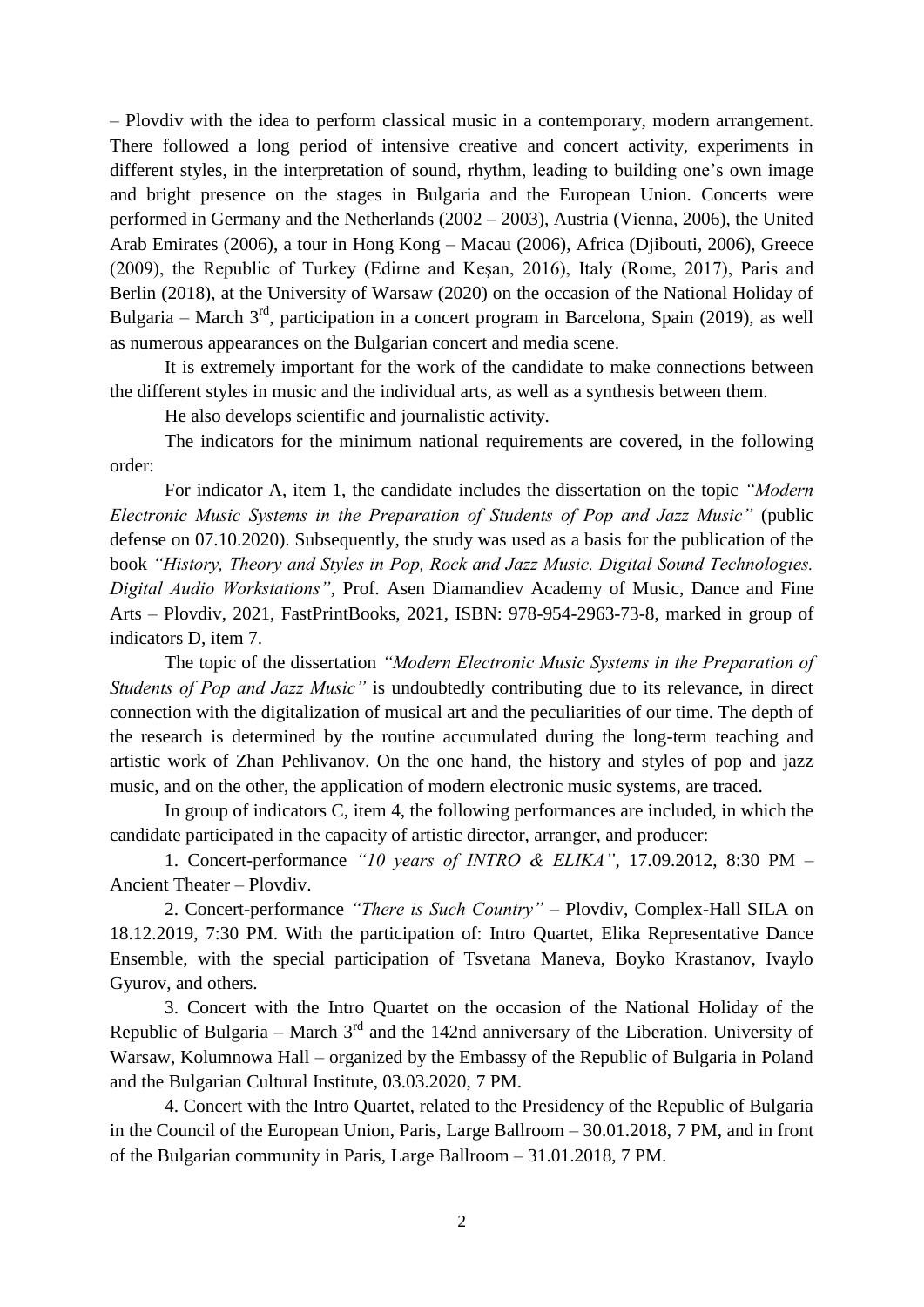Contributions of methodological and applied nature are:

For group of indicators D, item 9 – Articles and reports published in specialized publications in the field of arts, the following are listed:

1. *"Creation of Interest in Classical Music Through the Perception of Musical Works Arranged with the Musical Means of Expression of Popular Music"* – Science, Education, and Innovation in the Field of Art Second International Scientific Conference, 24.10.2019 – 26.10.2019, Academy of Music, Dance and Fine Arts, ISBN: 978-954-2963-56-1, pp. 88-93.

The topic of teaching methodology to provoke students' interest in classical music is discussed. The author defends the thesis of presenting classical musical works, arranged with the musical and expressive means of pop music, preferred by young people. A synthesis between the genres, used in the artistic activity of the candidate.

2. *"Multimedia and Contemporary Music Pedagogy"* – The Teacher of the Future – Ninth International Scientific Conference, 17.06.2016 – 19.06.2016, Durres, Republic of Albania, ISBN: 1857-92, pp. 389 – 392.

Technological progress inevitably has an impact on science and education, which requires the renewal of teaching methods. The development of electronics and the new sound recording and reproducing equipment create new opportunities for communication. The candidate defends the idea that the use of innovations in electronic technology and new computer technologies should be an integral part of the learning process, citing as an example in this regard, multimedia, uniting the various audio and visual sources. He also emphasizes the advantages and opportunities offered by modern multimedia in music education and its effectiveness in the learning process.

3. *"Music Software for Sound Recording and Processing – A New Tool That Complements and Improves the Skills of the Modern Music Teacher In High School"*, Yearbook of the Academy of Music, Dance and Fine Arts – 2012, ISSN: 1313-6526, pp. 85 – 89.

The topic of the importance and place of music computer technologies in pedagogical practice is considered. The thesis for their future more active and extended application in the creative work of the music pedagogue is defended. The specific contributions in the learning process upon the adaptation of music computer technologies for the needs of music education and music and theoretical disciplines are clarified.

In item 12 – Realized short author's product in the field of arts, the candidate indicates the release of an author's CD with the participation of two representative groups of Prof. Asen Diamandiev Academy of Music, Dance and Fine Arts – Plovdiv: the Intro Quartet led by Chief Assistant Dr. Zhan Pehlivanov and Lamico Band led by Prof. Dr. Lyudmil Petkov. Project co-authored with Prof. Dr. Lyudmil Petkov.

Group of Indicators E, item 17, contains 8 citations, and item 19 includes: *"Pop, Jazz and Rock Music in the Era of Digital Sound Effects and Digital and Audio Working Systems"* – a review by Assoc. Prof. Dr. Tsvetanka Kolovska in Art Spectrum Magazine – Prof. Asen Diamandiev Academy of Music, Dance and Fine Arts – Plovdiv, Issue 54, ISSN: 1314-0000, p. 33, for the book *"History, Theory and Styles in Pop, Rock and Jazz Music. Digital Sound Technologies. Digital Audio Workstations"* by Zhan Pehlivanov.

For group of indicators F, item 22, the candidate in his capacity as coordinator presents a project with the topic – *"Children's Song Festival"*, an edition that includes a